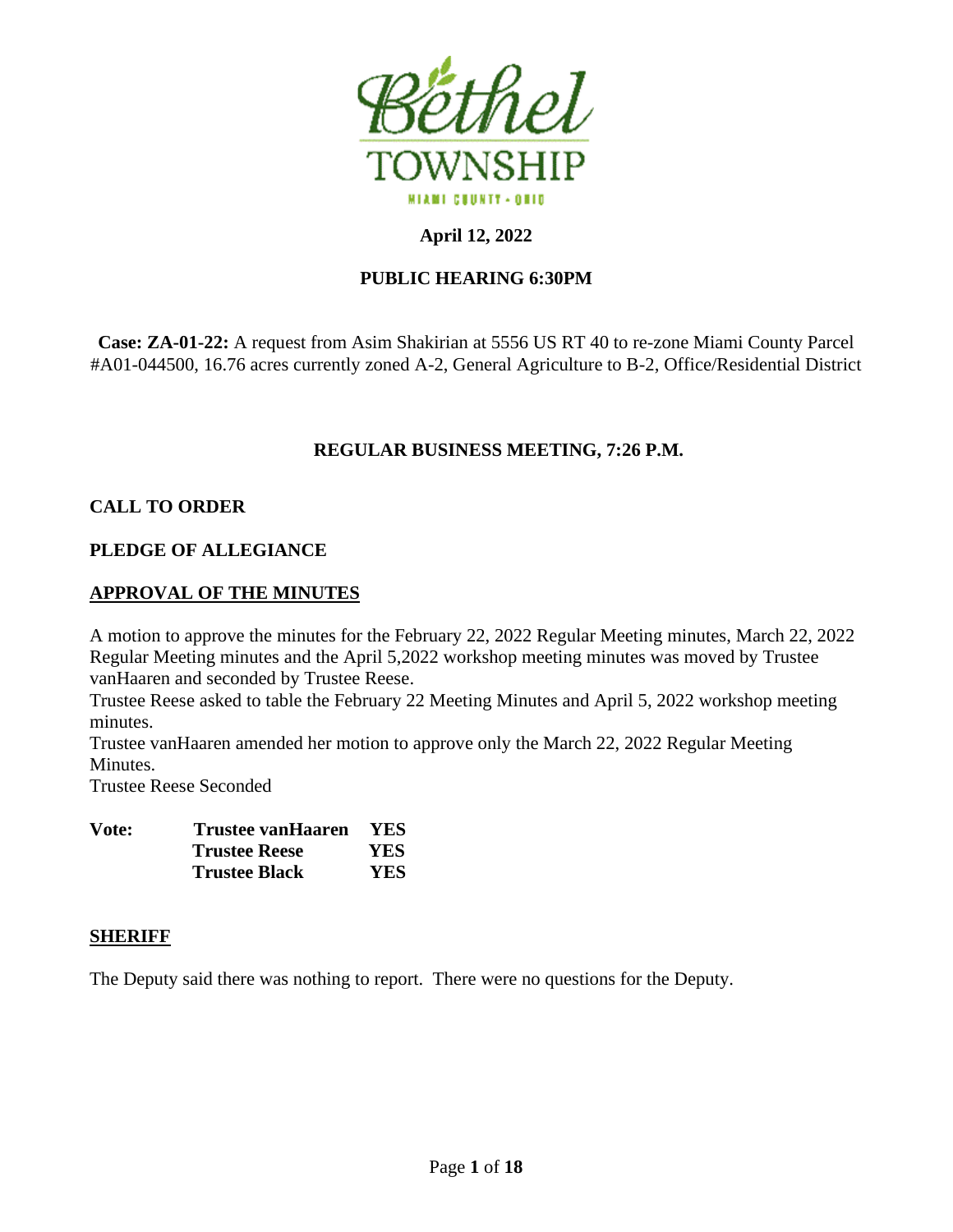## **STAFF REPORTS**

## **FIRE**

# **Bethel Township Fire Department**

*Tipp City, OH*

This report was generated on 4/8/2022 1:59:43 PM



#### **Incident Type Count per Station for Date Range**

Start Date: 03/19/2022 | End Date: 04/07/2022

| <b>INCIDENT TYPE</b>                                   | # INCIDENTS |  |  |  |
|--------------------------------------------------------|-------------|--|--|--|
| <b>Station: 1 - BETHEL TWP FIRE DEPT.</b>              |             |  |  |  |
| 111 - Building fire                                    |             |  |  |  |
| 122 - Fire in motor home, camper, recreational vehicle |             |  |  |  |
| 142 - Brush or brush-and-grass mixture fire            |             |  |  |  |
| 321 - EMS call, excluding vehicle accident with injury | 23          |  |  |  |
| 322 - Motor vehicle accident with injuries             | 3           |  |  |  |
| 444 - Power line down                                  |             |  |  |  |
| 445 - Arcing, shorted electrical equipment             |             |  |  |  |
| 611 - Dispatched & cancelled en route                  |             |  |  |  |
| 746 - Carbon monoxide detector activation, no CO       |             |  |  |  |
| # Incidents for 1 - Bethel Twp Fire Dept.:             | 33          |  |  |  |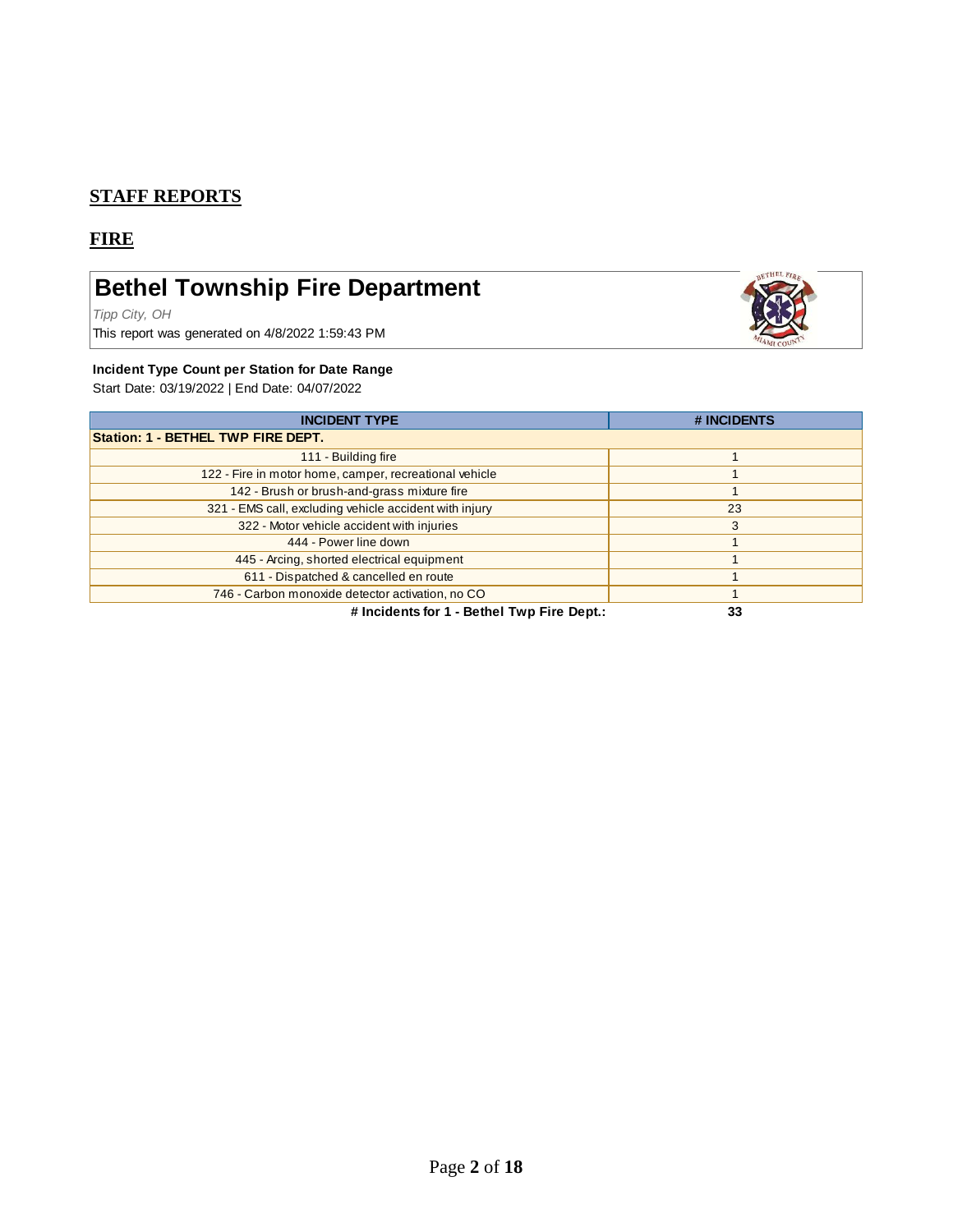# **Bethel Township Fire Department**

*Tipp City, OH*

This report was generated on 4/8/2022 1:58:34 PM



#### **Incidents per Zone per Shift for Date Range**

Start Date: 03/19/2022 | End Date: 04/08/2022



| -Platoon 1- |  |  | Platoon 6- |
|-------------|--|--|------------|
|-------------|--|--|------------|

| <b>SHIFT</b> | <b>ZONE</b>            | # INCIDENTS    |
|--------------|------------------------|----------------|
| Platoon 1    | <b>Brandt Quadrant</b> | $\mathcal{P}$  |
|              | <b>HUBER HEIGHTS</b>   | 1              |
|              | Northeast Quadrant     | $\overline{2}$ |
|              | Northwest Quadrant     | 1              |
| Platoon 2    | <b>Brandt Quadrant</b> | 3              |
|              | Northeast Quadrant     | $\overline{2}$ |
| Platoon 3    | <b>HUBER HEIGHTS</b>   | 1              |
|              | Southeast Quadrant     | 1              |
|              | Southwest Quadrant     | 1              |
| Platoon 4    | <b>Brandt Quadrant</b> | $\overline{2}$ |
|              | <b>HUBER HEIGHTS</b>   | 1              |
|              | Northeast Quadrant     | 5              |
|              | Southwest Quadrant     | 1              |
| Platoon 5    | <b>BETHEL CLARK</b>    | $\overline{1}$ |
|              | <b>Brandt Quadrant</b> | 1              |
|              | Southwest Quadrant     | $\overline{2}$ |
| Platoon 6    | <b>Brandt Quadrant</b> | 1              |
|              | <b>ELIZABETH TWP</b>   | 1              |
|              | <b>HUBER HEIGHTS</b>   | 1              |
|              | Northeast Quadrant     | $\overline{2}$ |
|              | Southwest Quadrant     | 3              |
|              | <b>TOTAL:</b>          | 35             |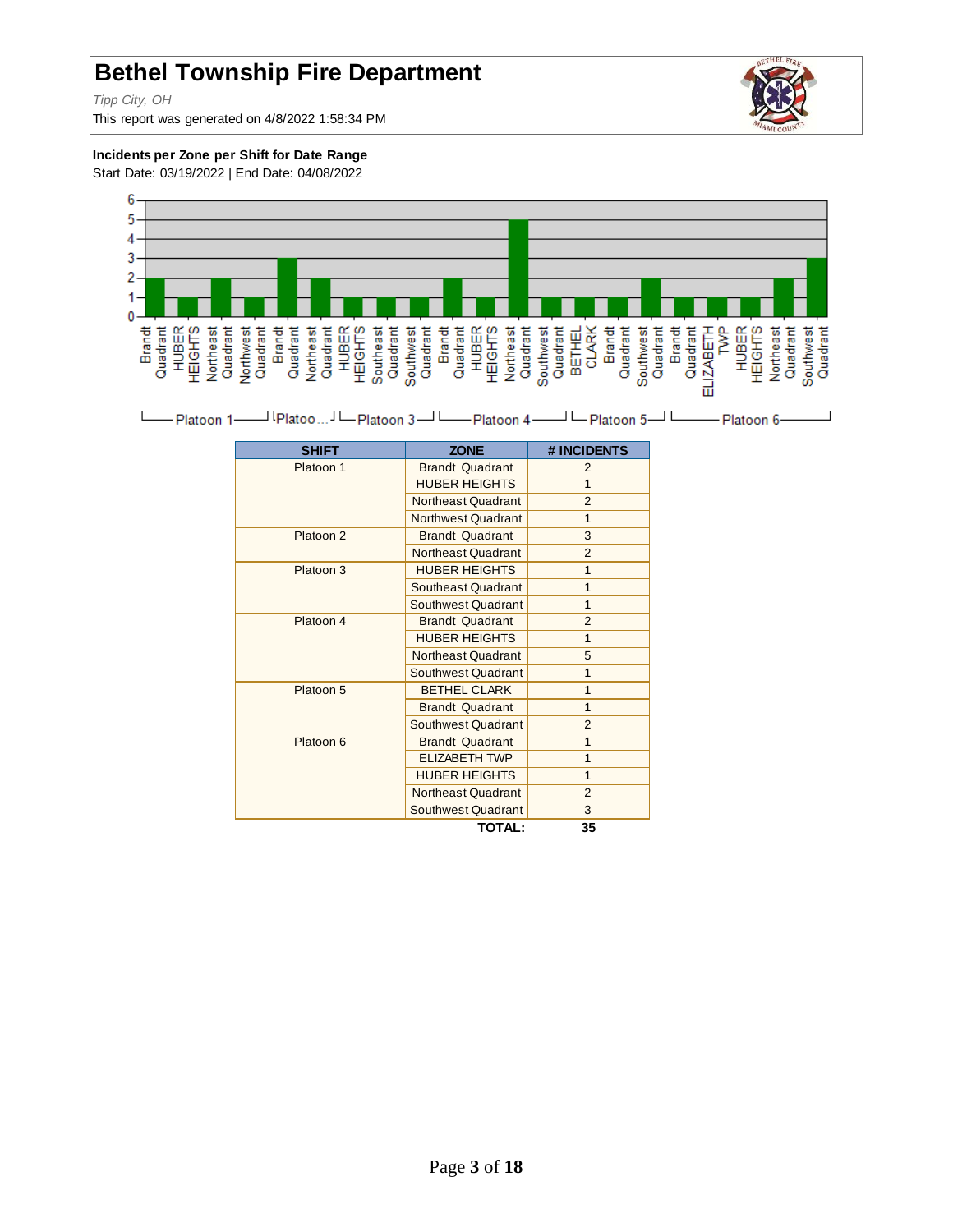# **ZONING**

#### **Since the last Trustee meeting, the following zoning certificate applications have been received** ZC-19-22 8725 WILDCAT RD GARAGE

ZC-20-22 7025 E SR 571 POOL

**Since the last Board of Zoning Appeals (BZA) meeting, the following application is in process** NONE

**Since the last Zoning Commission (ZC) meeting, following zoning amendment applications are in process NONE**

#### **YEAR TO DATE (2022):**

Certificates issued in 2022: 20

Declarations received in 2022: 1

Variances requested in 2022: 5 Variances approved in 2022: 5

Conditional Use requested in 2022: 1 Conditional Use approved in 2022: 1

Zoning Amendments requested in 2022: 0 Zoning Amendments approved in 2022: 0

#### **BOARDS & COMMISSIONS**

#### **MIAMI COUNTY PLANNING COMMISSION:**

May 17, 2022, at 7:00PM

#### **BETHEL TOWNSHIP BOARD OF ZONING APPEALS (BZA):**

The BZA will meet at the Township Building April 28<sup>th</sup>, 2022 at 630PM.

#### **BETHEL TOWNSHIP ZONING COMMISSION (ZC)**

The Zoning Commission will not meet this month

#### **2022 ZONING ENFORCEMENT (YTD):**

|       | <b>Junk Cars</b> | <b>High Grass</b> | Construction | <b>Health Referrals</b> | Other | Cleared |
|-------|------------------|-------------------|--------------|-------------------------|-------|---------|
|       |                  |                   | Related      |                         |       |         |
| Month |                  |                   |              |                         |       |         |
| YTD   |                  |                   |              |                         |       |         |

Total: 1 Total Cleared: 0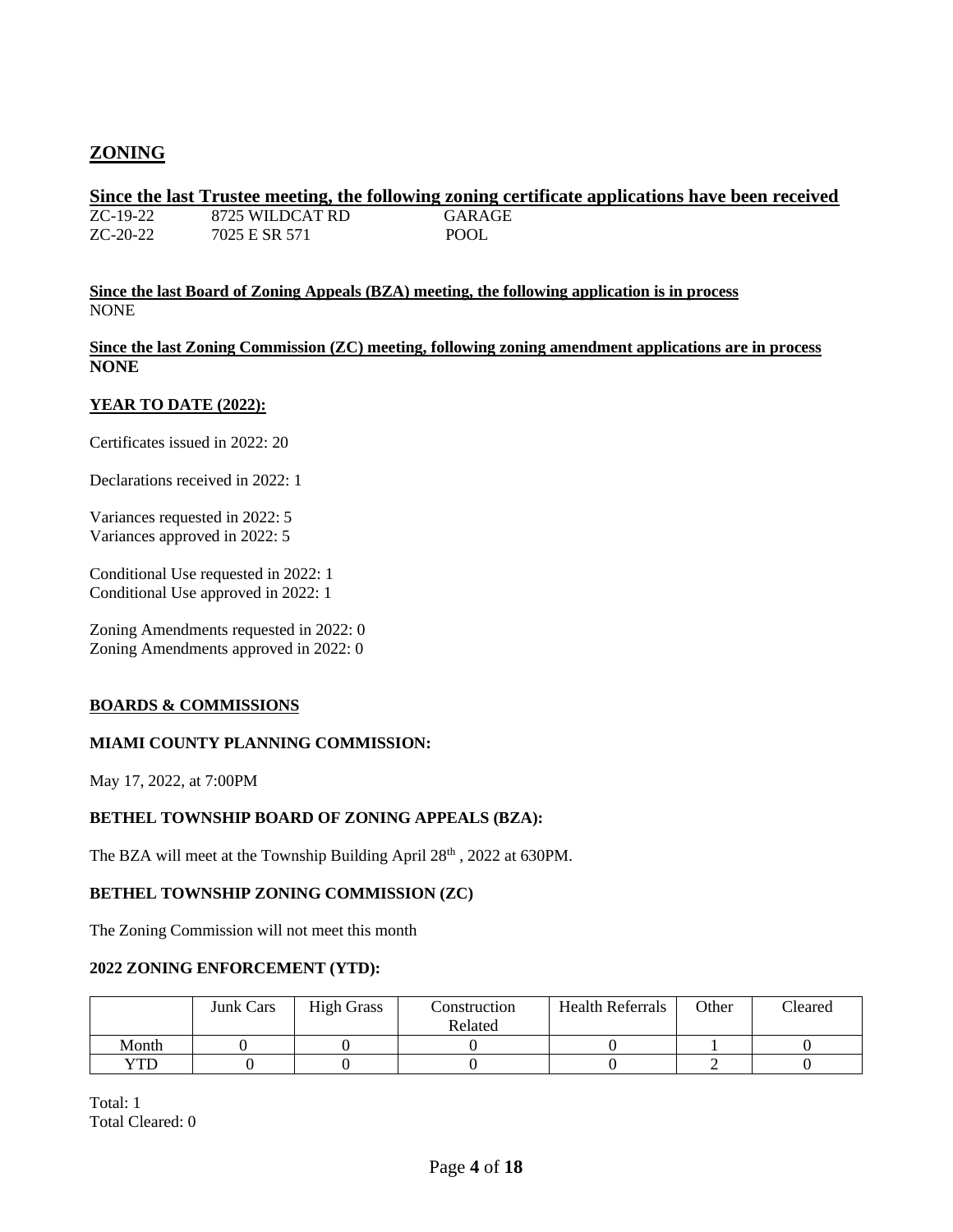# **ADMINISTRATORS REPORT**

There is two Resolutions on the agenda this evening.

The first is to approve legislation enacting a TIF on property located at the Northwest corner of New Carlisle Road and Scarff Road.

The Second is a Resolution for the Zoning Case heard at public hearing this evening. This case has been recommended for denial by the Bethel Township Zoning Commission. The Resolution is written for the Approval of the Zoning Case. Should you wish to uphold the Zoning Commission's recommendation then a NO vote on the Resolution is in order. It takes a majority yes vote to overturn the recommendation and approve the request.

The Township will once again be having an Easter Egg Hunt on April 16<sup>th</sup> at Friendship Park. Gathering will start and 10:00am and the Hunt will start PROMPTLY at 10:30am. We will have the Easter Bunny, Fire Trucks and Prize Baskets.

I am following up with the joint workshop meeting had last week with Huber Heights City Council. Bryan Chodkowski and I are working on the items asked for by City Counsel and Trustees.

# **TRUSTEE REPORTS**

#### **Trustee vanHaaren**:

Attended the MVRPC meeting last Thursday. Interesting information. There was a presentation on The Miami Valley Regional Planning Commission (MVRPC) and The Dayton Development Coalition (DDC) are partnering with the U.S. Economic Development Administration (EDA) to update to the Comprehensive Economic Development Strategy (CEDS) for the Dayton Region.

The CEDS is a strategy-driven plan for regional economic development covering 14 counties in the Dayton Region. MVRPC and DDC will leverage both agencies' existing stakeholder committees throughout the process to develop a high-level analysis and strategy to diversify and build resiliency for our Regional economy.

A current and EDA compliant CEDS is necessary because it is a pre-requisite for many critical funding opportunities available through the Department of Commerce for government, higher-education, and business organizations in the Dayton Region including American Recovery Act, CARES Act and Opportunity Zone programs.

Also, there is Broadband summit to be held on May 10 that I will be attending that is sponsored by MVRPC. This summit will talk about the different funding available for community broadband installation.

Tonight, before this meeting, Andy and I attended a Tri Cities & City of Dayton FPA meeting to learn more about the process for modifying facility planning areas, which are the areas designated by the EPA for wastewater/sewer service.

I have spoken with at least 15 different residents about the various things the township has done thus far to fight annexation as well as the Huber petition and the potential New Carlisle threat.

Also talked to 2 residents who thought our newsletter was the school newsletter and wanted to know why we didn't have more information about the new school in it.

The Miami County commissioners are meeting on Thursday @ 9 am and the HH Annexation petition will be on their agenda for a vote.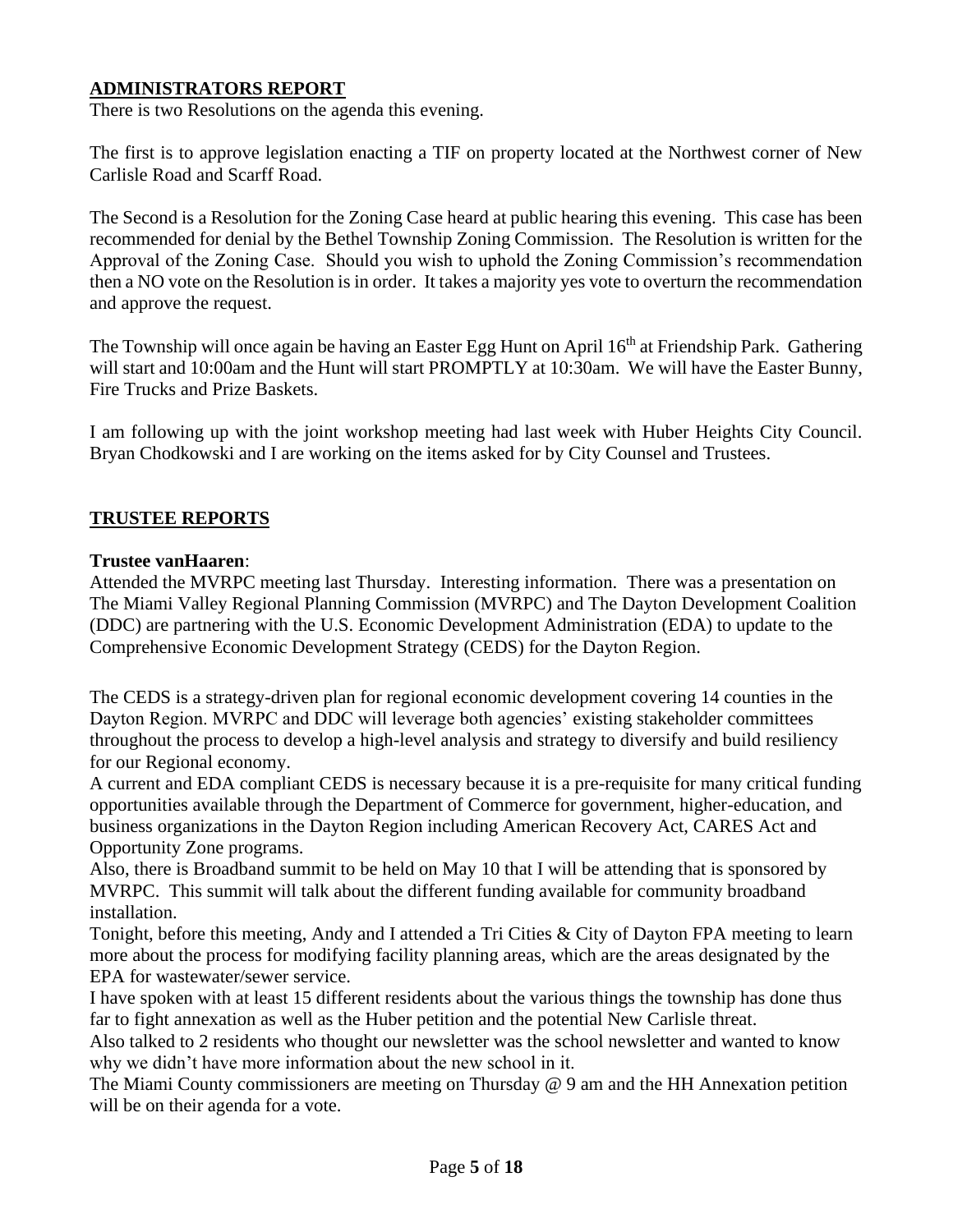## **Trustee Reese**

3.25 attended Farm Bureau policy development meeting:

County commissioners talked about having a one-stop shop for agro needs in a new building on the Miami county fairgrounds. Soil & Water, Farm Bureau, etc. would be located in the building. They are hoping to break ground soon after the fair ends.

- They also mentioned improvements to the fairgrounds themselves including infrastructure improvements and serious upgrades to the grandstands.
- County commissioners talked about annexation being probably their biggest challenge. Stated the HH petition is on their April 14th agenda for vote. One of them mentioned they would like to see the 500 acres max dropped. Overall, they suggested contacting your legislators to get the laws changed.
- Soil & water said the state has \$192k for land preservation in 2022. They have 11 applications already and max awarded is \$2k per acre
- Something new is the  $ASA = agro$  security area, min 200-250 acres.
- Program called EQUIP has federal grants for hydro/greenhouses. Landowner can apply.
- Sheriff stated no CCW is required to carry after June 12. Ohio has reciprocity with 32 states and CCW is still needed to carry out of Ohio.
- Animal shelter has been cleaned up, they started a FB page, and a charity organization to help collect funds for the shelter. It is a no kill shelter. Check out the FB page or drop by to adopt a pet.
- Health dept has \$150k federal grant to fix broken septic systems. Can get 100%, 50%, or nothing paid - it is based on income.
- Legislation recommendations: contact your rep/senator to get tax laws changed for farmland, change annexation laws, and contact the senate to pass the young farmers bill.
- I asked if Farm Bureau could put together a pamphlet with the true pros and cons of solar farms. They will work on it.

· 3.28 went to HH council meeting.

- Nothing on the agenda related to annexation.
- I spoke out as a private citizen against it for the 3 reasons: new enrollment impact to the school, traffic concerns on our country roads, and quality of life.

· 3.31 talked to Commissioner Westfall who would like the Township and commissioners to work together to try to stop annexation. I brought this up at the last work session and we are going to try to set up a joint meeting. Andy mentioned that this may not be possible due to legal reasons.

· 4.4 went to new Carlisle council mtg.

·

- Annexation not on the agenda, but 5 of us from the Township spoke against it.
- I am concerned that they believe they legally have to agree to it even though they do not have to.
- They mentioned the Township trustees could stop the annexation. We explained the role of the trustees and the checklist the commissioners must follow.
- They also mentioned later in the meeting that they thought they could not vote no if the petition is accepted by Miami county. It was past the public speaking section at that point so we could not clarify that point - it will have to be raised at the next meeting.

· 4.5 went to school board meeting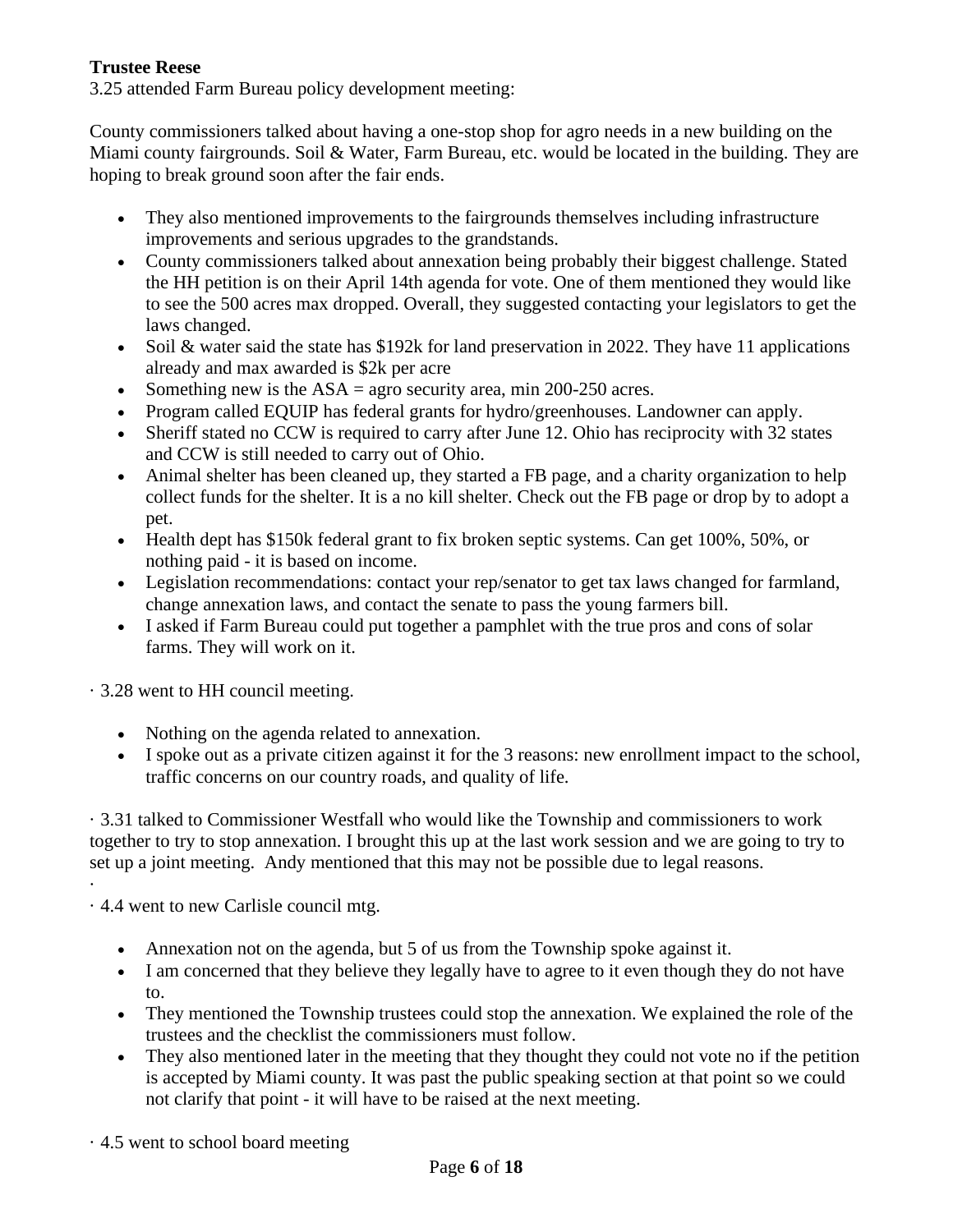- Asked for resolution against HH annexation to the county commissioners for the new petition vote is April 14.
- Friday April 8 at 4:30 pm BOE passed the resolution 5-0.
- The trustees are meeting with Huber City Council Thursday to discuss upcoming annexation and to see if we can get a moratorium on annexation and less density of housing in CT 2.0
- The Township Trustees cannot negotiate for the school
- Agenbroad Rd (between Pisgah and 201) was on the short list for paving this year but we removed it due to construction. Board should put on their radar to potentially raise funds to be ready so we can work together to get best use of funds rather than re-paving then widening shortly after that.

# **Trustee Black:**

Stated that he had talked with a couple of property owners about drainage issues.

# **PUBLIC COMMENTS FOR ITEMS ON THE AGENDA**

None.

# **ACTION ITEMS**

# **RESOLUTION NO. 22-04-035**

## **DECLARING IMPROVEMENTS TO PARCELS OF REAL PROPERTY LOCATED IN BETHEL TOWNSHIP, MIAMI COUNTY, OHIO TO BE A PUBLIC PURPOSE UNDER SECTION 5709.73(B) OF THE OHIO REVISED CODE, EXEMPTING SUCH IMPROVEMENTS FROM REAL PROPERTY TAXATION, ESTABLISHING A TAX INCREMENT EQUIVALENT FUND.**

WHEREAS, Section 5709.73 et seq. of the Ohio Revised Code authorizes townships to participate in a financing technique commonly known as tax increment financing; and

WHEREAS, this Board of Township Trustees (the "Board") of Bethel Township, Miami County, Ohio (the "Township") wishes to use the authority granted pursuant to such Sections in connection with certain improvements in the Township in order to meet the public health, safety, welfare and convenience needs of the area, including new development and traffic capacity; and

WHEREAS, this Board has determined to grant a property tax exemption for the parcels comprising the New Carlisle-Scarff Road TIF (the "NCS TIF"); and

WHEREAS, the boundary of the NCS TIF shall be coextensive with the boundary of, and shall include, the parcels of real property specifically identified and depicted in Exhibit A attached hereto (each, individually, a "Parcel" and collectively, the "Parcels"); and

WHEREAS, notice has been given to the Bethel Local School District and the Miami Valley Career Technology Center of the consideration of a resolution providing for tax increment financing, as required by Section 5709.73 and 5709.83 of the Ohio Revised Code; and

NOW, THEREFORE, BE IT RESOLVED by the Board of Trustees of Bethel Township, Miami County, State of Ohio, all members elected thereto concurring: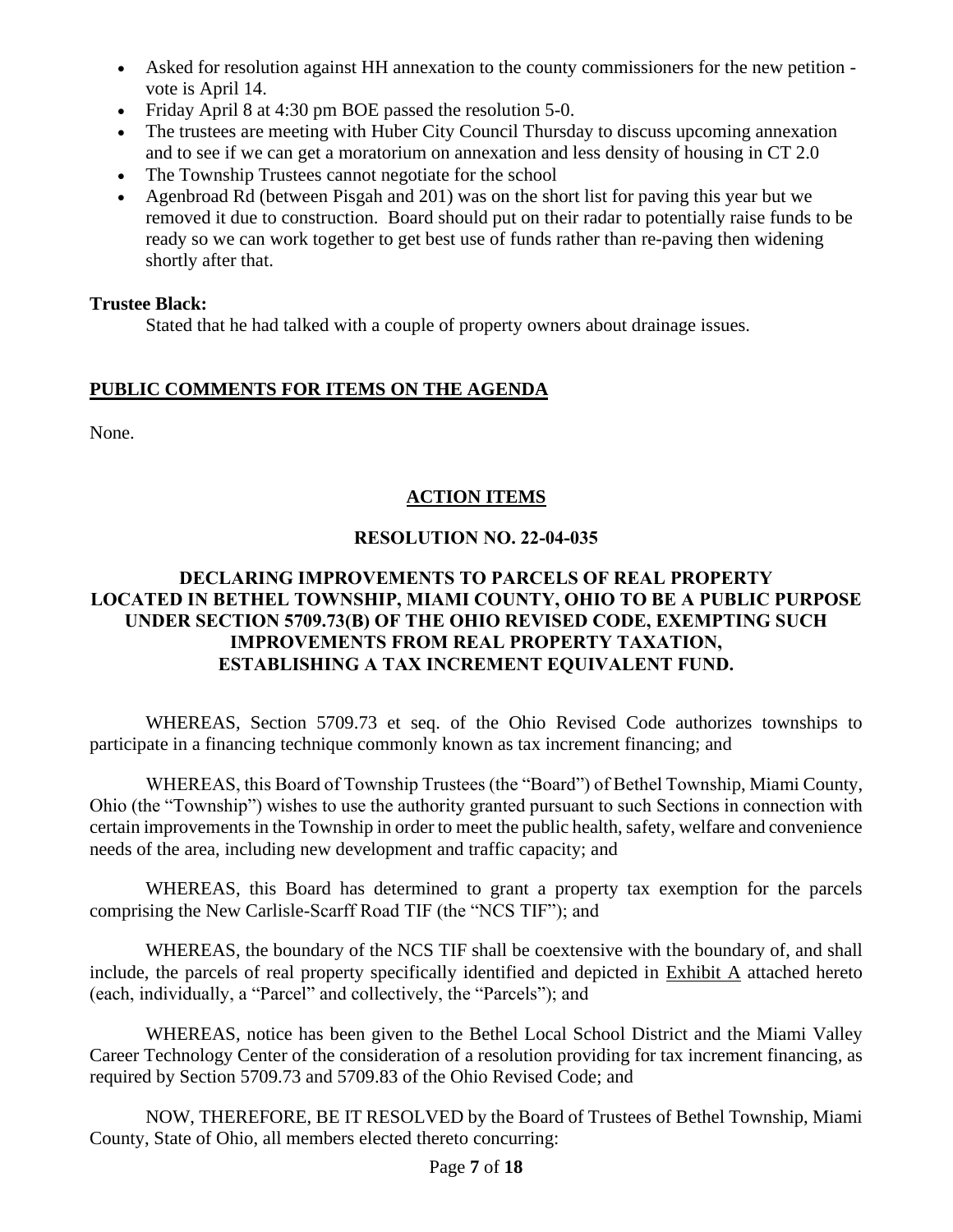**SECTION 1.** Pursuant to Section 5709.73(B) of the Ohio Revised Code, this Board hereby creates the "NCS TIF", the boundaries of which shall be coextensive with the boundaries of the Parcels and shall include the Parcels as specifically identified and depicted in Exhibit A attached hereto, which Parcels are located in the unincorporated area of the Township.

**SECTION 2.** That this Board hereby finds and declares that certain public improvements in the Township, to wit: the planning, design and construction of public street improvements including pavements, walkways, bike paths, traffic control devices and alterations to existing streets, including but not limited to improvements to New Carlisle, Dayton Brandt, State Route 571 and/or State Route 201, the planning design and construction of public parking facilities; the planning, design and construction of utilities including but not limited to water, sanitary sewers, storm retention/water sewers, detention facilities and telecommunication facilities; the preparation of plans for land use in the area; the creation or enhancement of buffer areas, recreation facilities and open areas necessary for ensuring the compatibility of adjacent land uses; community or educational facilities; parkland acquisition and/or improvements; park, recreation, performance, or creative arts improvements and facilities; the creation and/or enhancement of public service facilities; the acquisition of land in aid of industry, commerce, distribution, or research; demolition; environmental remediation; and, the purchase of property rights of way and easements or other rights in property necessary for the completion of the Public Improvements listed above, are a public purpose and that those Public Improvements are necessary for the further development of the parcels of land described in Exhibit A attached to this Resolution (such parcels are hereinafter collectively referred to as the "Bethel Township NCS TIF"), but excluding any and all residential property located within Exhibit A, which parcels are located in the unincorporated area of the Township; for the creation of jobs; increasing property values, and the provision of adequate public services in Bethel Township. The further development of the parcels in the NCS TIF will place direct additional demand on the Public Improvements.

**SECTION 3.** That, pursuant to Section 5709.73 of the Ohio Revised Code, further improvements to the parcels in the NCS TIF occurring after the date of this Resolution are declared to be a public purpose and are exempt from real property taxation commencing for each parcel on the first day of the tax year in which an improvement resulting from construction on the parcel first appears on the tax list and duplicate of real and public utility property and that begins after the effective date of this Resolution and ending for each parcel on the earlier of (1) the date ten years after the date the exemption commences or (2) the date on which the specific public improvements as described in Section 1 above (the "Public Improvements") that will benefit the NCS TIF are paid in full from the Tax Increment Equivalent Fund, as defined in Section 4 hereof, but in no case shall the Public Improvements on any parcel be exempted from taxation for more than ten (10) years. It is hereby determined that (i) a portion of the Improvements shall be exempt from real property taxation, (ii) such portion shall be seventy-five percent (75%) of the assessed value of the Improvements, and (iii) the Public Improvements directly benefit, or once made will directly benefit, the parcels set forth on Exhibit A attached hereto.

**SECTION 4.** That pursuant to Section 5709.74 of the Ohio Revised Code, the owner or the owners of the Improvements shall be required to make semi-annual service payments in lieu of taxes (the "Service Payments") to the Miami County Treasurer on or before the final dates for payment of real property taxes. This Board hereby expresses its intention and authorizes the Township Administrator to enter into such agreements as may be necessary and appropriate to assure the payment of such Service Payments.

**SECTION 5.** That pursuant to Section 5709.75 of the Ohio Revised Code, there is hereby established the Bethel Township NCS Public Improvement Tax Increment Equivalent Fund (the "NCS Tax Increment Equivalent Fund"), into which the Service Payments shall be deposited. Money in the NCS Tax Increment Equivalent Fund shall be used to finance the Public Improvements and may be used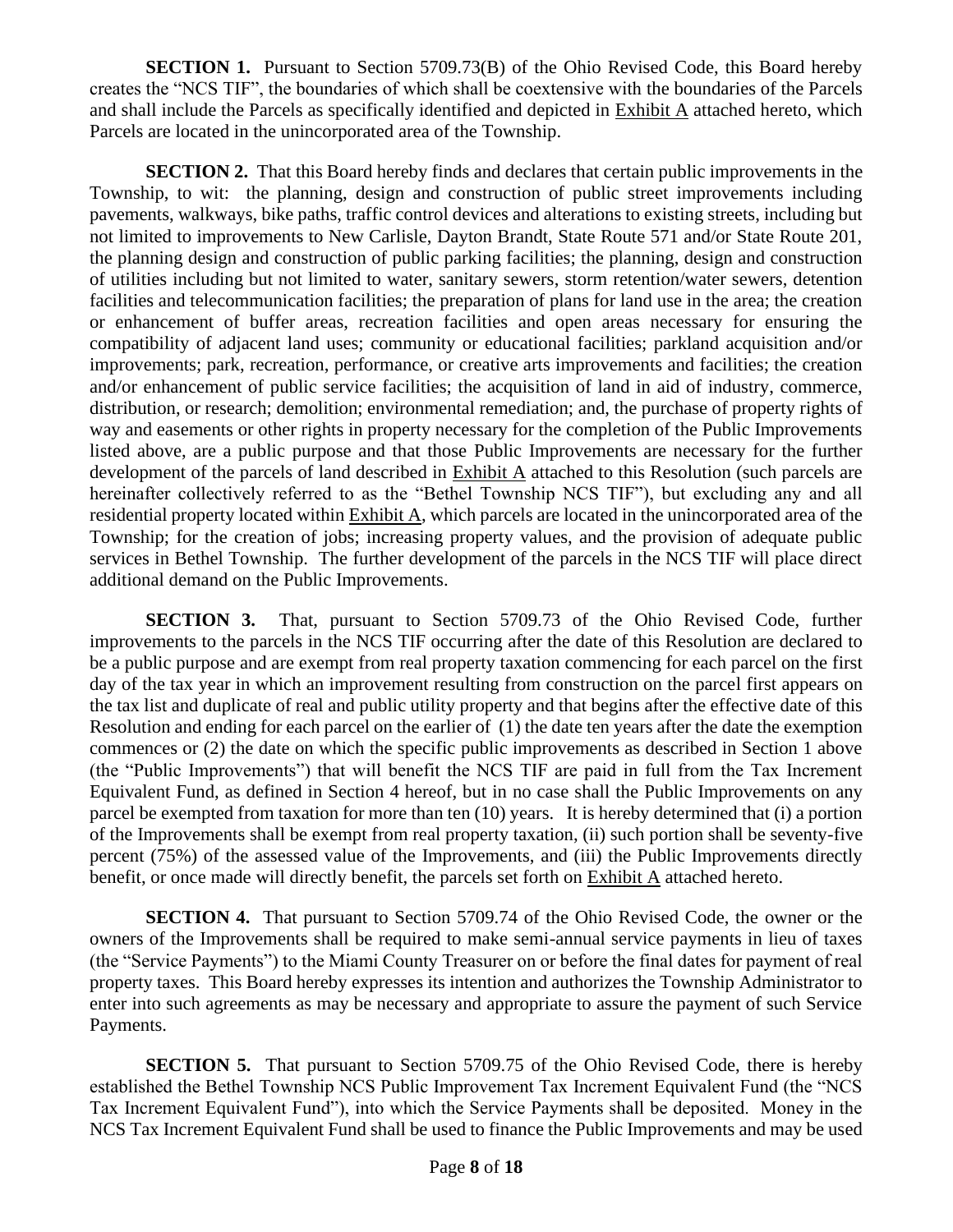to make payments to the Bethel Local School District and/or the Miami Valley Career Technology Center at the discretion of the Board of Township Trustees.

**SECTION 6.** That the proper township officials are hereby authorized to do all things necessary and proper to carry out Sections 1 through 5 above, including but not limited to filing any required applications for tax exemption with the Miami County Auditor and/or State Tax Commissioner.

**SECTION 7.** That pursuant to Ohio Revised Code Section 5709.73(I), the Fiscal Officer is hereby directed to deliver a copy of this Resolution to the Director of the Department of Development of the State of Ohio within fifteen days after its adoption. On or before March 31 of each year that the exemption set forth herein remains in effect, the Fiscal Officer or other authorized officer of this Township shall prepare and submit to the Director of the Department of Development of the State of Ohio the status report required under Section 5709.73(I) of the Ohio Revised Code.

**SECTION 8.** That the Fiscal Officer is hereby directed to forward a copy of this Resolution to the County Auditor of Miami County.

**SECTION 9.** That it is hereby found and determined that all formal actions of this Board concerning and relating to the passage of this Resolution were taken in an open meeting of this Board, and that all deliberations of this Board and of any of its committees that resulted in such formal action were taken in meetings open to the public, in compliance with all legal requirements including Section 121.22 of the Ohio Revised Code.

**SECTION 10.** That this Resolution shall be effective at the earliest date allowed by law.

Julie Reese, Trustee

Beth van Haaren, Trustee

Don Black, Trustee

Deborah Watson, Fiscal Officer

\_\_\_\_\_\_\_\_\_\_\_\_

## **CERTIFICATE**

The undersigned hereby certifies that the foregoing is a true and correct copy of Resolution No.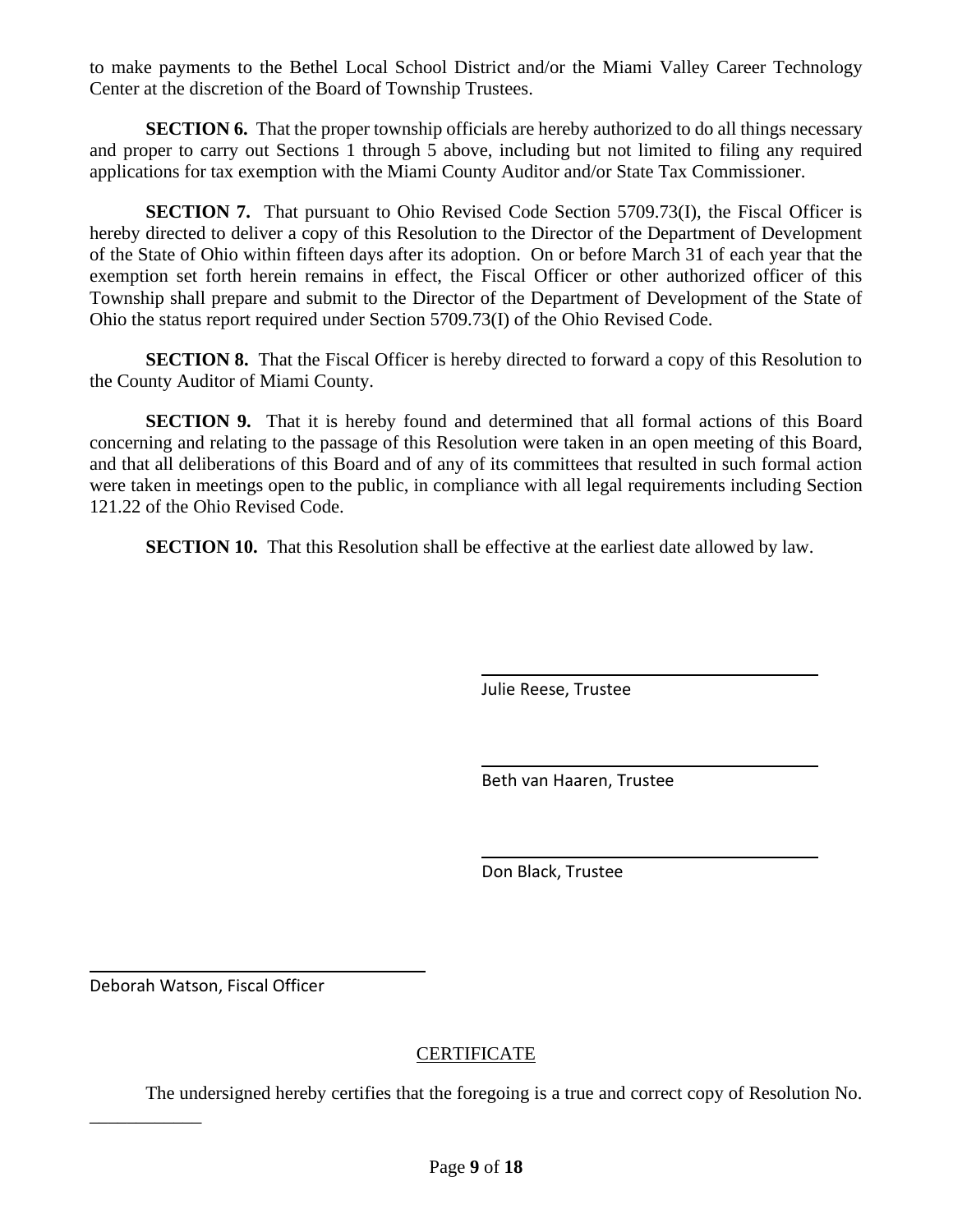Fiscal Officer

# **CERTIFICATE**

The undersigned hereby certifies that a copy of the foregoing Resolution was certified this day to the county auditor.

Dated: \_\_\_\_\_\_\_\_\_\_\_\_\_, 2021

Fiscal Officer

# RECEIPT

The undersigned hereby acknowledges receipt of a certified copy of the foregoing Resolution.

County Auditor

Dated: \_\_\_\_\_\_\_\_\_\_\_\_, 2021

The motion was moved by Trustee: **Julie Reese** And seconded by Trustee: **Beth vanHaaren** 

**VOTE:**

| <b>Trustee Julie Reese</b>    | YES  |
|-------------------------------|------|
| <b>Trustee Beth vanHaaren</b> | YES. |
| <b>Trustee Don Black</b>      | YES  |

# **CERTIFICATE OF RECORDING OFFICER**

I, DEBORAH A. WATSON, HEREBY CERTIFY THAT THE FORGOING IS A TRUE AND CORRECT COPY OF RESOLUTION #22-04 ADOPTED BY THE BOARD OF TRUSTEES OF BETHEL TOWNSHIP, MIAMI COUNTY HELD ON THE 8TH DAY OF APRIL 12, 2022, AND THAT I AM DULY AUTHORIZED TO EXECUTE THIS CERTIFICATE.

DEBORAH A. WATSON FISCAL OFFICER

\_\_\_\_\_\_\_\_\_\_\_\_\_\_\_\_\_\_\_\_\_\_\_\_\_\_\_\_\_\_\_\_\_\_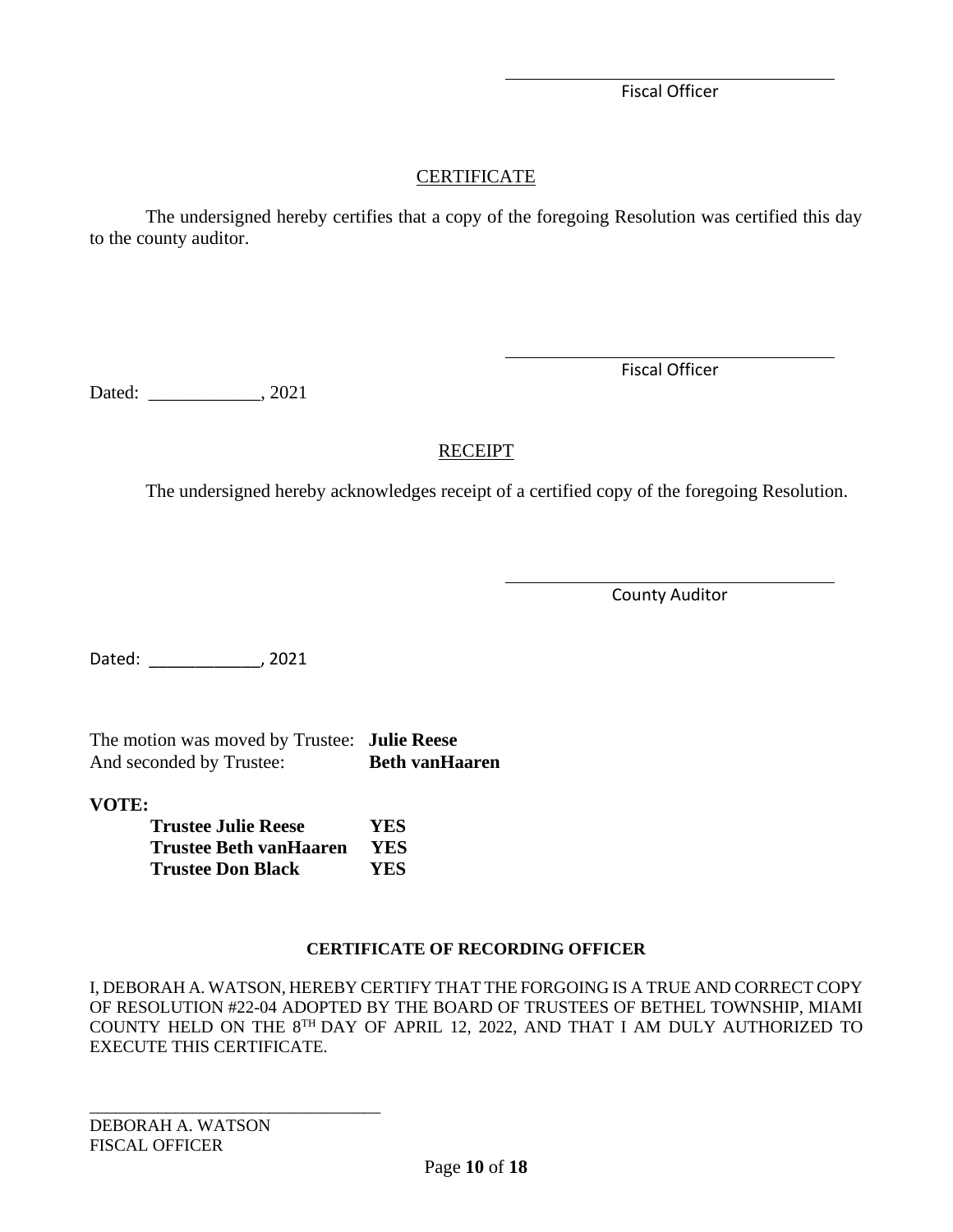#### **RESOLUTION #22-04-036**

#### **A Resolution to approve Zoning Case ZA -01-22: A request from Asim Shakirian at 5556 US RT 40 to re-zone Miami County Parcel #A01-044500, 16.76 acres currently zoned A-2, General Agriculture to B-2, Office/Residential District.**

**WHEREAS: A request has been received from Asim Shakirian to rezone real property of 16.76 acres located at 5556 US Route 40 and further identified at Miami County Parcel ID#A01- 044500 from land currently zoned A-2, General Agriculture to B-2, Office/Residential District, and;**

**WHEREAS: The Miami County Planning Commission voted to unanimously to recommend approval of the proposed rezoning, and;** 

**WHEREAS: The Bethel Township Zoning Commission voted unanimously to recommend denial of the proposed rezoning, and;**

**WHEREAS: To reject the Bethel Township Zoning Commission recommendation, a majority vote of the Bethel Township Trustees is required, therefore;**

**BE IT RESOLVED that Resolution #22-04-05, a request from Asim Shakirian at 5556 US RT 40 to re-zone Miami County Parcel #A01-044500, 16.76 acres currently zoned A-2, General Agriculture to B-2, Office/Residential District, be approved.**

The motion was moved by Trustee: **Julie Reese** And seconded by Trustee: **Beth vanHaaren** 

**Trustee Reese:** Stated some opinions and concerns regarding the case:

- She would like to see businesses along 40 that serve the local community and fit in.
- This is a commercial business, not a parking business. The applicant himself called it a commercial transportation company.
- She does not believe a Dispatch Service qualifies for B-2 zoning.
- She has to consider that once this property is re-zoned, it is re-zoned forever and this or a future business may not be a good fit or be in our best interest.
- The re-zoning is inconsistent with the Township's Land Use Plan.
- Our Zoning Commission unanimously recommended to deny this request, so she is reluctant to overturn their decision.
- She believes if more info is presented by the applicant, they should go back to the Zoning Commission to follow the process.
- Several neighbors showed up and opposed it based on drainage, noise, traffic, potential drop in their residential property values, and noise outside of normal business hours.

**Trustee vanHaaren**: Stated she has been working for the past 15 years to stop annexation. This property has a owner that is willing to stay in the Township. Bill Keethler wants this land and stated she does not want to see more property go to Huber.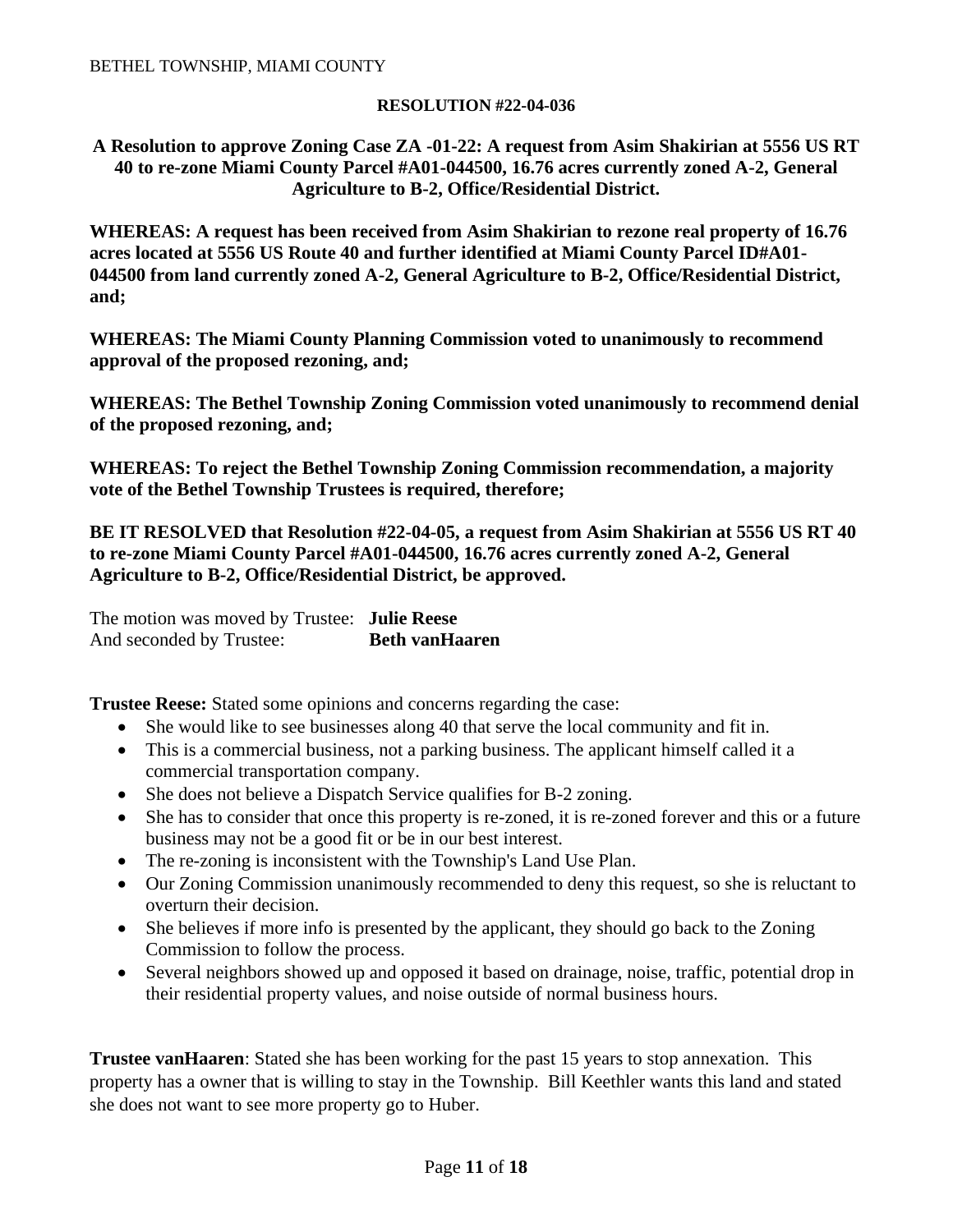**Trustee Black**: Stated that he feels that the property owner has stated what he wants to do. Also, that there will be housing on the property. He does not feel that owner would ever want to annex due to Huber's 2¼% income tax. He also stated that he does not know if the property values would go up if they built Huber Heights homes across the road. He also stated that if this case is not approved it would go to Huber Heights. He also stated that he felt that he should do what the rest of the residents of Bethel Township would want.

**Trustee vanHaaren**: Added she can only remember two instances where the Trustees have overturned the Zoning Commission's decision. She also stated they are an independent board, that is important and should be that way.

## **VOTE:**

| Trustee Beth vanHaaren     | <b>YES</b> |
|----------------------------|------------|
| <b>Trustee Julie Reese</b> | NO.        |
| <b>Trustee Don Black</b>   | <b>YES</b> |

#### **CERTIFICATE OF RECORDING OFFICER**

I, DEBORAH A. WATSON, HEREBY CERTIFY THAT THE FORGOING IS A TRUE AND CORRECT COPY OF RESOLUTION #22-04-036 ADOPTED BY THE BOARD OF TRUSTEES OF BETHEL TOWNSHIP, MIAMI COUNTY HELD ON THE 12TH DAY OF APRIL 2022, AND THAT I AM DULY AUTHORIZED TO EXECUTE THIS CERTIFICATE

DEBORAH A. WATSON FISCAL OFFICER BETHEL TOWNSHIP, MIAMI COUNTY

\_\_\_\_\_\_\_\_\_\_\_\_\_\_\_\_\_\_\_\_\_\_\_\_\_\_\_\_\_\_\_\_\_\_

## **ANNOUNCEMENTS**

| April 16 | Township Easter Egg Hunt at Friendship Park, 10:00 AM    |
|----------|----------------------------------------------------------|
| April 19 | Trustee Workshop Meeting, Township Meeting Room, 9:00AM* |
| April 26 | Trustee Regular Meeting, Township Meeting Room, 7:00 PM  |
| April 28 | BZA Meeting 6:30/Zoning Commission 7:30 PM               |
| May 3    | Trustee Workshop Meeting, Township Meeting Room, 9:00AM* |

## **An \* indicates a meeting will be held only if needed.**

# **PUBLIC COMMENTS ON ANY TOPIC**

Jason Bailey: Addressed the board with high grass and weeds concern with his neighbor. Stated that they have not maintained a portion of their property.

There was discussion about the specifics of the concern. Trustee Black stated that he would talk to the neighbor.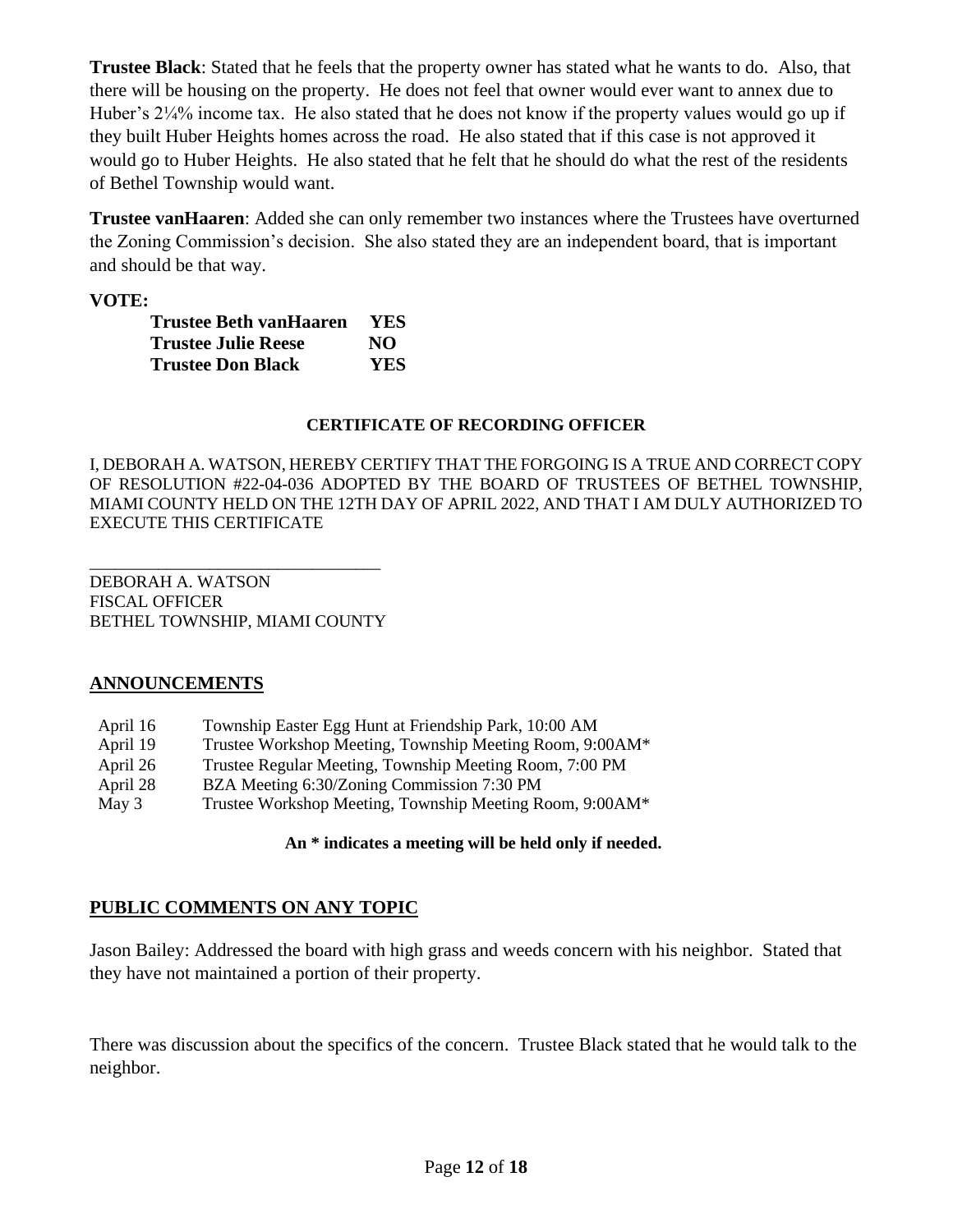Michelle Pfrogner, 7105 S. Palmer: Addressed the board regarding the joint workshop meeting of the Trustees and City of Huber Heights Council. She thanked the Trustees for "going into the Lions Den". She stated that she was disappointed that no public comment was allowed. She was also disappointed that the City Council did not fight for Huber Heights Schools and promote their own school district. She also stated that she was disappointed that the City Council brought up the referendums. She stated that they have no business in how Bethel uses their land and the referendums were apples to oranges compared to annexation. She also stated there is an attorney looking into the background of Huber Heights City Council Members.

Natalie Donahue, 7835 Agenbroad: Addressed the board about the joint workshop meeting with Trustees and the City of Huber Heights Council. She stated the she felt Mark Campbell was very condescending and was disappointed that there was no public comment. She also asked when the paving might start.

Mr. Ehrhart responded that the paving is part of the Miami County Paving Project and that it would be on their schedule. Probably late summer.

Maryann Layton, 8085 E. New Carlisle Road: Addressed the board about the potential annexation of the property at Scarff Road and New Carlisle Road. She stated that she had taken New Carlisle Council

Member Peggy Eggleston on a tour of the land. She asked the Mrs. Eggleston why does she think the developer would want to give the back portion to New Carlisle? Mrs. Eggleston stated she had never heard of that.

There was further discussion between the Trustees and Mrs. Layton about this property.

Natalie Donahue, 7835 Agenbroad: Asked to add one more thing. She stated that land open for development does not get for sale signs posted, how do people find out about land that is for sale?

Trustee vanHaaren: stated it is through discussions with the property owners.

Jenny Hodge: Addressed the board with concerns for taxes and property. She stated that it is hard for landowners to make decent profit from their farm leases when the taxes are so high on property. She also stated that this makes the ground more open for development when they can't make the profits they need to. It is easier to sell the land and not worry about annual profits.

Trustee Black asked if this is the case then why is your family buying large areas of land in the Township.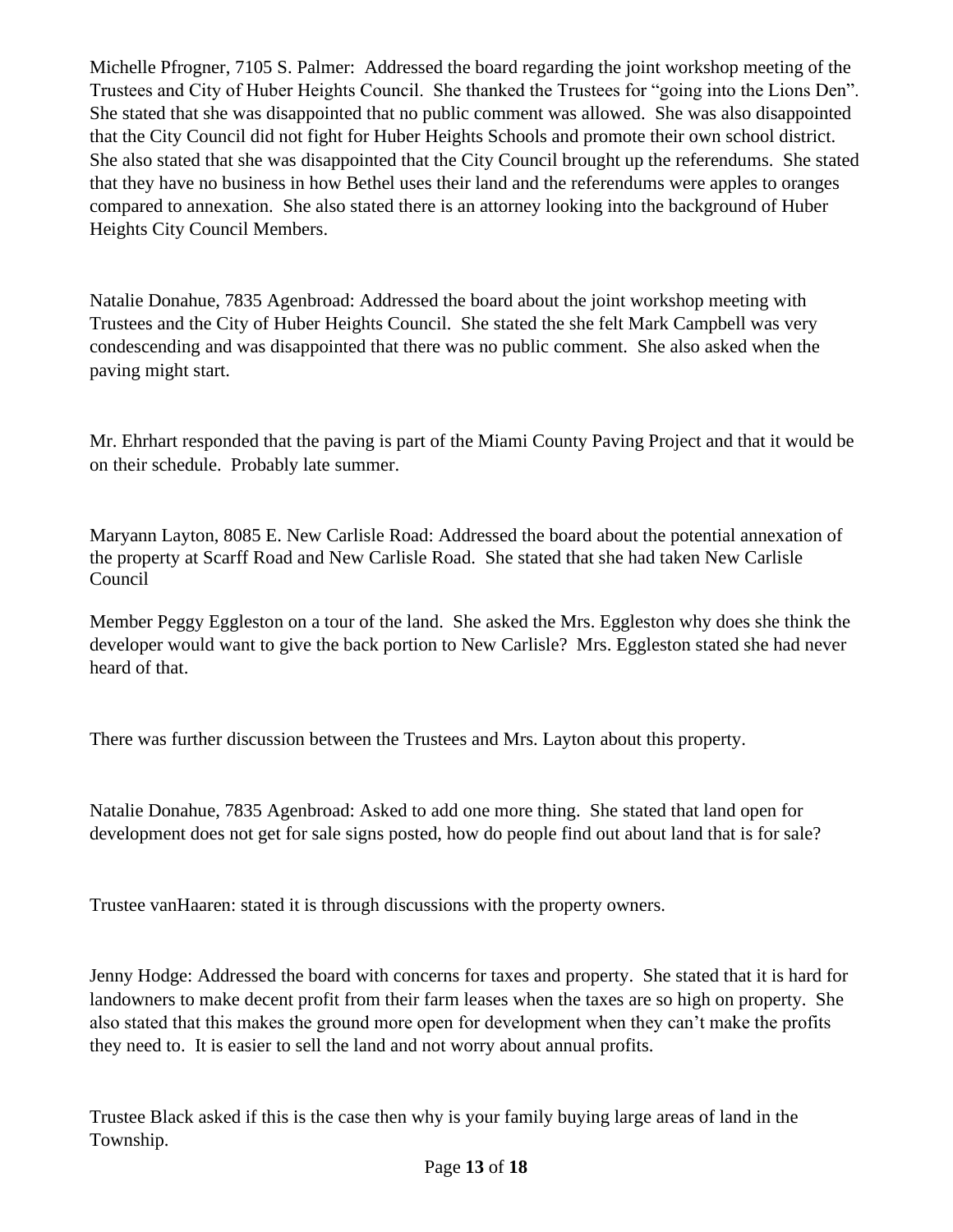Mrs. Hodge stated that it was not her family it was her husband's sister.

There was further discussion with the board about taxes and land.

Jeff Corbet: Addressed the board about the potential annexation of the property at Scarff Road and New Carlisle Road, specifically his adjoining property to the North. He stated that the Ohio Department of Natural Resources has a long history of his property. They have been doing studies since the 1940's. However, they have not been there since 2011. He also stated that he has been to New Carlisle meetings and the they have talked about contracts, he stated contracts can be broken. Also, in regard to New Carlisle meetings, that Miami County people have been coming but not New Carlisle people. He stated he went door to door to get a petition signed in New Carlisle. He said that about 95% of the people are against it. He wants to take the petition to a New Carlisle meeting. He also stated that someone in New Carlisle is doing a petition online. People are interested in hearing about it.

Trustee Reese asked if the people told Mr. Corbet why they didn't want it.

Mr. Corbet stated that most said it was traffic, others have various issues. He stated that they have had water quality issues for 25 years.

#### **RESOLUTION 22-03-034 A RESOLUTION TO RECORD ELECTRONIC PAYMENTS 176-224 AND THE WARRANTS 53225-53320**

BE IT RESOLVED, BY THE BOARD OF TRUSTEES OF BETHEL TOWNSHIP, MIAMI COUNTY THAT THE PAYMENT OF THE ELECTRONIC PAYMENTS FROM NO.176-224 AND THE WARRANTS 53225-53320 BE RECORDED THROUGH THE REQUEST OF THE FISCAL OFFICER.

The motion was moved by Trustee: **Beth vanHaaren** And seconded by Trustee: **Julie Reese**

## **VOTE:**

| Trustee Beth vanHaaren     | <b>YES</b> |
|----------------------------|------------|
| <b>Trustee Julie Reese</b> | YES.       |
| <b>Trustee Don Black</b>   | YES.       |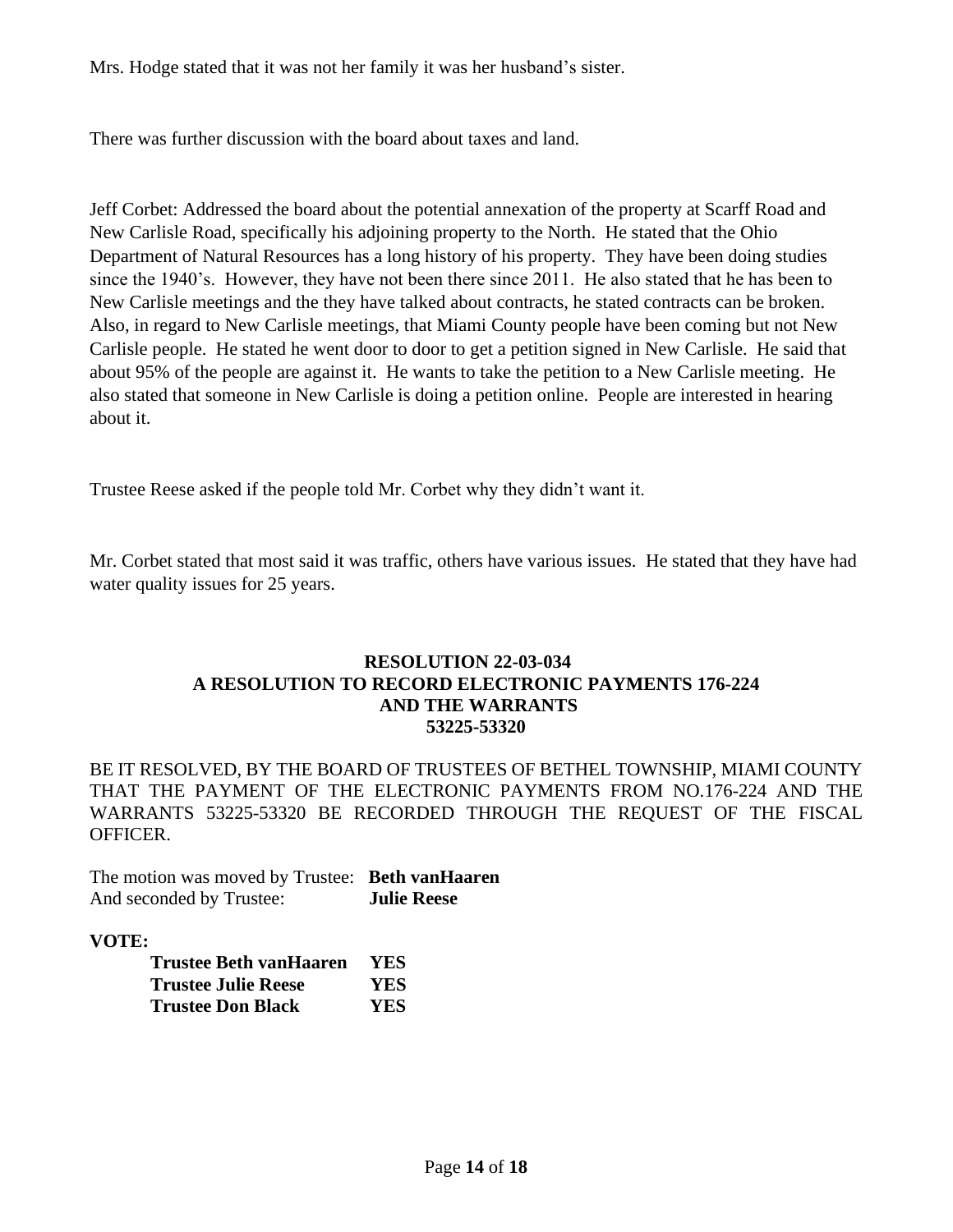# **PAYMENTS**

| <b>Number</b> | Post        | Payee                       | <b>Total Warrant</b> |
|---------------|-------------|-----------------------------|----------------------|
|               | <b>Date</b> |                             | <b>Amount</b>        |
| 225-2022      | 3/23/22     | UNITY NATIONAL BANK         | \$13,015.99          |
| 226-2022      | 3/23/22     | UNITY NATIONAL BANK         | \$13,777.08          |
| 227-2022      | 3/23/22     | UNITY NATIONAL BANK         | \$12,960.74          |
| 228-2022      | 4/1/22      | <b>TYLER D ALLISS</b>       | \$1,013.79           |
| 229-2022      | 4/1/22      | MICHAEL ARNOLD JR           | \$458.28             |
| 230-2022      | 4/1/22      | <b>JAIMIE BAGWELL</b>       | \$155.45             |
| 231-2022      | 4/1/22      | <b>CYRUS N BROYLES</b>      | \$684.13             |
| 232-2022      | 4/1/22      | <b>BENJAMIN M CAHILL</b>    | \$353.93             |
| 233-2022      | 4/1/22      | <b>JACOB DANIEL CLINE</b>   | \$1,222.93           |
| 234-2022      | 4/1/22      | <b>ALLAN DAVIS</b>          | \$582.89             |
| 235-2022      | 4/1/22      | <b>JAMES ANDREW EHRHART</b> | \$660.95             |
| 236-2022      | 4/1/22      | <b>AUSTIN HOFFMAN</b>       | \$764.63             |
| 237-2022      | 4/1/22      | <b>JASON JASPER</b>         | \$636.41             |
| 238-2022      | 4/1/22      | <b>GERALD E LEACH</b>       | \$597.86             |
| 239-2022      | 4/1/22      | WILLIAM P MANNHEIM          | \$993.75             |
| 240-2022      | 4/1/22      | <b>STACEY L MCKENZIE</b>    | \$439.42             |
| 241-2022      | 4/1/22      | <b>AMIER SALAH</b>          | \$904.57             |
| 242-2022      | 4/1/22      | <b>JOSHUA SCHIEBREL</b>     | \$474.85             |
| 243-2022      | 4/1/22      | <b>CHRISTOPHER M SCOTT</b>  | \$1,386.82           |
| 244-2022      | 4/1/22      | <b>JAMES R SEBASTIAN</b>    | \$161.08             |
| 245-2022      | 4/1/22      | <b>ALEXANDER SEGRETTO</b>   | \$507.09             |
| 246-2022      | 4/1/22      | <b>CODY TYLER TEEGARDEN</b> | \$1,123.13           |
| 247-2022      | 4/1/22      | <b>DEBORAH A WATSON</b>     | \$201.98             |
| 248-2022      | 4/1/22      | TERRENCE W. WELDON JR.      | \$1,377.14           |
| 249-2022      | 4/1/22      | <b>CONNOR WHELAN</b>        | \$1,894.58           |
| 250-2022      | 4/1/22      | ROBERT JAY YOCUM            | \$1,045.92           |
| 251-2022      | 4/1/22      | <b>JAY T. ZIMMERMAN</b>     | \$215.72             |
| 253-2022      | 4/1/22      | MICHAEL ARNOLD JR           | \$1,344.25           |
| 254-2022      | 4/1/22      | <b>JAMES ANDREW EHRHART</b> | \$1,743.40           |
| 256-2022      | 4/1/22      | <b>DONALD R BLACK</b>       | \$945.16             |
| 257-2022      | 4/1/22      | <b>JULIE REESE</b>          | \$1,269.16           |
| 258-2022      | 4/1/22      | <b>HELEN E VANHAAREN</b>    | \$1,263.22           |
| 259-2022      | 4/1/22      | <b>DEBORAH A WATSON</b>     | \$1,434.56           |
| 261-2022      | 4/5/22      | UNITY NATIONAL BANK         | \$6,861.16           |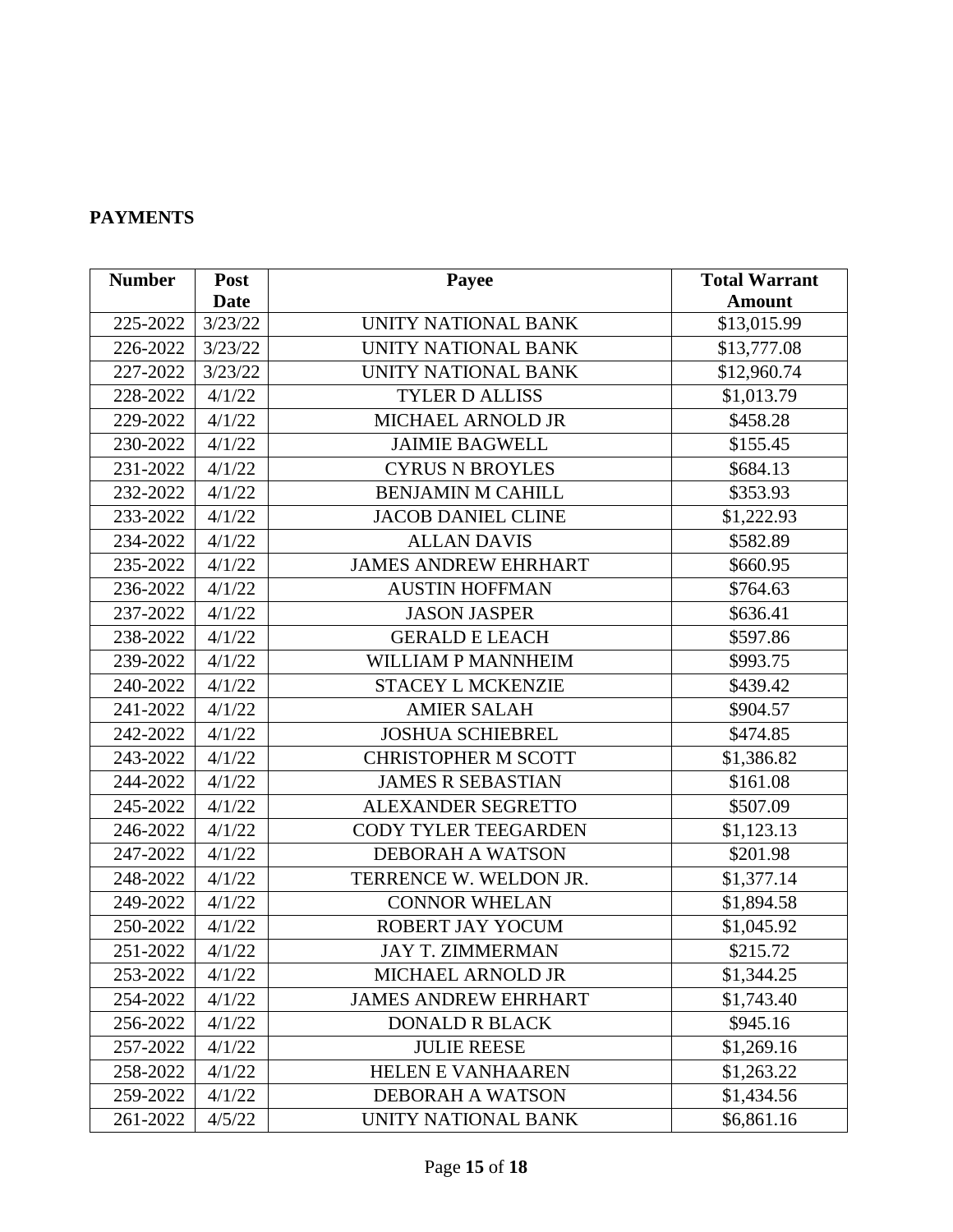| 262-2022 | 4/7/22  | MIAMI COUNTY SANITARY ENGINEERING<br>DEPT.         | \$228.87    |
|----------|---------|----------------------------------------------------|-------------|
| 263-2022 | 4/5/22  | PUBLIC EMPLOYEES RETIREMENT SYSTEM                 | \$5,505.03  |
| 264-2022 | 4/8/22  | OHIO PUBLIC EMPLOYEES RETIREMENT<br><b>SYSTEM</b>  | \$36.21     |
| 265-2022 | 4/8/22  | OHIO PUBLIC EMPLOYEES DEFERRED<br><b>COMPENSAT</b> | \$65.00     |
| 266-2022 | 4/8/22  | TREASURER OF STATE OF OHIO                         | \$1,735.69  |
| 267-2022 | 4/8/22  | <b>TREASURER OF STATE OF OHIO</b>                  | \$1,802.68  |
| 268-2022 | 4/8/22  | <b>TREASURER OF STATE OF OHIO</b>                  | \$1,724.85  |
| 269-2022 | 3/31/22 | ANTHEM BLUE CROSS AND BLUE SHIELD                  | \$19,032.77 |
| 270-2022 | 3/31/22 | UNITY NATIONAL BANK                                | \$107.00    |
| 271-2022 | 3/31/22 | <b>DELTA DENTAL</b>                                | \$185.38    |
| 272-2022 | 3/31/22 | <b>DELTA DENTAL</b>                                | \$212.52    |
| 273-2022 | 4/15/22 | <b>TYLER D ALLISS</b>                              | \$1,440.16  |
| 274-2022 | 4/15/22 | <b>MICHAEL ARNOLD JR</b>                           | \$306.04    |
| 275-2022 | 4/15/22 | <b>JAIMIE BAGWELL</b>                              | \$165.45    |
| 276-2022 | 4/15/22 | <b>CYRUS N BROYLES</b>                             | \$891.29    |
| 277-2022 | 4/15/22 | <b>BENJAMIN M CAHILL</b>                           | \$683.36    |
| 278-2022 | 4/15/22 | <b>JACOB DANIEL CLINE</b>                          | \$1,107.85  |
| 279-2022 | 4/15/22 | <b>ALLAN DAVIS</b>                                 | \$862.97    |
| 280-2022 | 4/15/22 | <b>JAMES ANDREW EHRHART</b>                        | \$670.95    |
| 281-2022 | 4/15/22 | <b>AUSTIN HOFFMAN</b>                              | \$880.22    |
| 282-2022 | 4/15/22 | <b>JASON JASPER</b>                                | \$365.63    |
| 283-2022 | 4/15/22 | <b>GERALD E LEACH</b>                              | \$1,096.92  |
| 284-2022 | 4/15/22 | WILLIAM P MANNHEIM                                 | \$993.75    |
| 285-2022 | 4/15/22 | <b>BRIAN D MCKELLAR</b>                            | \$441.31    |
| 286-2022 | 4/15/22 | <b>STACEY L MCKENZIE</b>                           | \$546.09    |
| 287-2022 | 4/15/22 | <b>JAROD M REILLY</b>                              | \$158.64    |
| 288-2022 | 4/15/22 | <b>AMIER SALAH</b>                                 | \$632.41    |
| 289-2022 | 4/15/22 | <b>JOSHUA SCHIEBREL</b>                            | \$437.29    |
| 290-2022 | 4/15/22 | <b>CHRISTOPHER M SCOTT</b>                         | \$1,121.38  |
| 291-2022 | 4/15/22 | <b>JAMES R SEBASTIAN</b>                           | \$326.32    |
| 292-2022 | 4/15/22 | <b>ALEXANDER SEGRETTO</b>                          | \$966.00    |
| 293-2022 | 4/15/22 | <b>CODY TYLER TEEGARDEN</b>                        | \$1,258.79  |
| 294-2022 | 4/15/22 | <b>DEBORAH A WATSON</b>                            | \$201.98    |
| 295-2022 | 4/15/22 | TERRENCE W. WELDON JR.                             | \$913.03    |
| 296-2022 | 4/15/22 | <b>CONNOR WHELAN</b>                               | \$1,277.56  |
| 297-2022 | 4/15/22 | ROBERT JAY YOCUM                                   | \$1,045.92  |
| 298-2022 | 4/15/22 | <b>JAY T. ZIMMERMAN</b>                            | \$252.00    |
| 300-2022 | 4/15/22 | MICHAEL ARNOLD JR                                  | \$1,344.25  |
| 301-2022 | 4/15/22 | <b>JAMES ANDREW EHRHART</b>                        | \$1,743.40  |
| 53294    | 3/31/22 | <b>DIVISION OF REAL ESTATE</b>                     | \$50.00     |
| 53322    | 3/24/22 | UNITED HEALTH CARE-INSURANCE<br><b>COMPANY</b>     | \$239.63    |
| 53323    | 3/24/22 | STAPLES ADVANTAGE                                  | \$154.87    |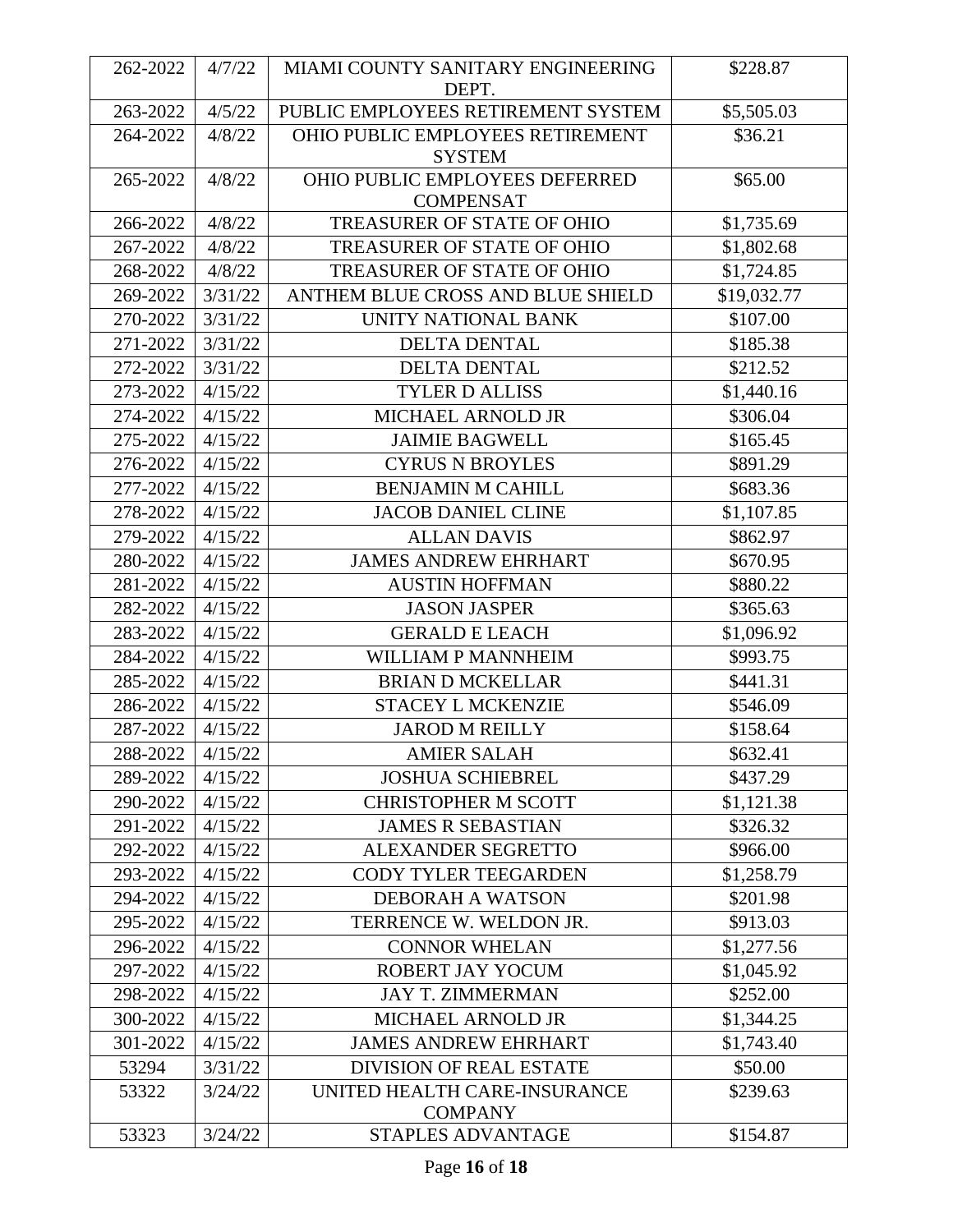| 53324 | 3/24/22 | DUNCAN OIL CO                      | \$891.95   |
|-------|---------|------------------------------------|------------|
| 53325 | 3/24/22 | <b>CONCENTRA</b>                   | \$159.00   |
| 53326 | 3/24/22 | <b>FIRST NET</b>                   | \$370.34   |
| 53327 | 3/28/22 | UNITED STATES POSTAL SERVICE       | \$1,000.00 |
| 53328 | 3/30/22 | <b>LAVY ENTERPRISES</b>            | \$31.70    |
| 53329 | 3/30/22 | <b>BEST ONE TIRE &amp; SERVICE</b> | \$197.50   |
| 53330 | 3/29/22 | <b>AIRGAS</b>                      | \$426.65   |
| 53331 | 3/29/22 | <b>DUNCAN OIL CO</b>               | \$147.09   |
| 53332 | 3/29/22 | <b>AES Ohio</b>                    | \$607.61   |
| 53333 | 3/30/22 | AUTOZONE, INC                      | \$89.16    |
| 53334 | 3/30/22 | <b>AMAZON CAPITAL SERVICES</b>     | \$34.64    |
| 53335 | 3/30/22 | AT&T                               | \$66.67    |
| 53336 | 4/7/22  | <b>CHARTER COMMUNICATIONS</b>      | \$90.23    |
| 53337 | 4/7/22  | WASTE MANAGEMENT OF OHIO INC       | \$505.86   |
| 53338 | 4/7/22  | PARK NATIONAL BANK                 | \$1,373.68 |
| 53339 | 4/7/22  | MIAMI COUNTY TRANSFER STATION      | \$5.23     |
| 53340 | 4/7/22  | <b>STAPLES ADVANTAGE</b>           | \$615.21   |
| 53341 | 4/7/22  | <b>LOWES BUSINESS ACCOUNT</b>      | \$23.24    |
| 53342 | 4/7/22  | PREMIER OCCUPATIONAL HEALTH        | \$56.00    |
| 53343 | 4/7/22  | <b>AQUA FALLS BOTTLED WATER</b>    | \$102.36   |
| 53344 | 4/7/22  | <b>DUNCAN OIL CO</b>               | \$1,017.87 |
| 53345 | 4/7/22  | <b>MIAMI COUNTY ENGINEER</b>       | \$762.17   |
| 53346 | 4/8/22  | <b>BETHEL FIRE ASSOCIATION</b>     | \$285.00   |
| 53347 | 4/8/22  | <b>AFLAC</b>                       | \$125.73   |
| 53348 | 4/8/22  | <b>AFLAC</b>                       | \$125.73   |
| 53349 | 4/11/22 | ATLANTIC EMERGENCY SOLUTIONS. INC  | \$63.91    |
| 53350 | 4/11/22 | <b>BEST ONE TIRE &amp; SERVICE</b> | \$55.50    |
| 53351 | 4/11/22 | <b>TIPPECANOE GAZETTE</b>          | \$52.00    |
| 53352 | 4/11/22 | <b>CUSTOM WAY TRAILER SALES</b>    | \$114.00   |
| 53353 | 4/11/22 | <b>SANDYS TOWING</b>               | \$450.00   |
| 53354 | 4/11/22 | BROSIUS, JOHNSON & GRIGGS, LLC     | \$369.60   |

Motion to enter executive session

Trustee Reese moved to approve

Trustee vanHaaren seconded

Entered executive session at 9:05

Exited session at 10:24

Motion to adjourn at 10:26

 $\overline{\phantom{a}}$  ,  $\overline{\phantom{a}}$  ,  $\overline{\phantom{a}}$  ,  $\overline{\phantom{a}}$  ,  $\overline{\phantom{a}}$  ,  $\overline{\phantom{a}}$  ,  $\overline{\phantom{a}}$  ,  $\overline{\phantom{a}}$  ,  $\overline{\phantom{a}}$  ,  $\overline{\phantom{a}}$  ,  $\overline{\phantom{a}}$  ,  $\overline{\phantom{a}}$  ,  $\overline{\phantom{a}}$  ,  $\overline{\phantom{a}}$  ,  $\overline{\phantom{a}}$  ,  $\overline{\phantom{a}}$